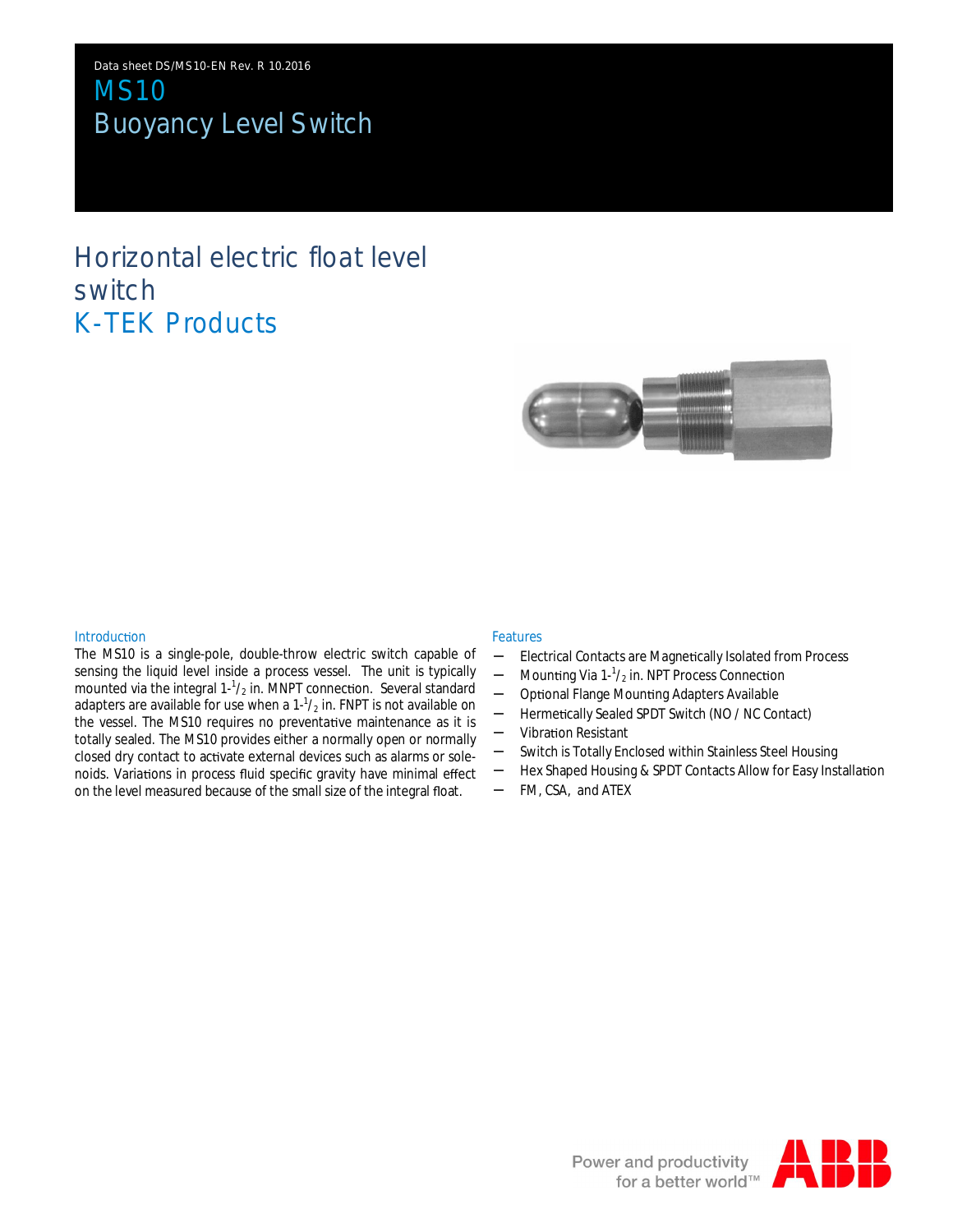| <b>SPECIFICATIONS</b>   |                                                                                                                                                                                                      |
|-------------------------|------------------------------------------------------------------------------------------------------------------------------------------------------------------------------------------------------|
| Switch type             | Magnetically actuated, hermetically sealed, bi<br>-stable switch.<br>Single pole, double throw (Form C)                                                                                              |
| <b>Contact Material</b> | Rhodium alloy                                                                                                                                                                                        |
| Switch Action           | Break before make                                                                                                                                                                                    |
| Max Deadband            | Approx. +/- 0.50 in. of float travel                                                                                                                                                                 |
| <b>Contact Ratings</b>  | AC rating (max): 250 V or 1 amp resistive or<br>100 VA<br>DC rating (max): 125 V or 0.5 amp resistive or<br>100 W<br>Lamp Load Rating: 1/3 A @ 125 VAC<br>See IR10 for higher Switch Contact Ratings |
| Process Temp.           | -40 to 450 °F / -40 to 232 °C<br>Contact factory regarding use in colder<br>applications                                                                                                             |
| Contact Temp.           | -40 to 302 °F / -40 to 150 °C                                                                                                                                                                        |
| <b>Maximum Pressure</b> | 1500 psig / 103 bar standard<br>5000 psig / 345 bar with HP option                                                                                                                                   |
| Customer<br>Connections | $1-\frac{1}{2}$ in. MNPT Process, $\frac{1}{2}$ in. FNPT conduit<br>and AWG 20 wiring harness (18 in.). MS-10<br>housing is 2 in. Hex for tightening into process<br>connection                      |
| Insertion Length        | 4 in. (101mm) Standard;<br>Optional 5 in. (127mm),<br>6 in. (152mm),<br>$6 - \frac{1}{2}$ in. (165mm)<br>Up to 14 in. (356mm)<br>Insertion Length                                                    |
| <b>Materials</b>        | 316/L Stainless Steel                                                                                                                                                                                |
| <b>Specific Gravity</b> | 0.4 Minimum (Clean Fluids)                                                                                                                                                                           |
|                         | Consult Factory for Special Application<br>Requirements                                                                                                                                              |

## **APPROVALS**

**Factory Mutual Research Corp and CSA Canadian Standards AssociaƟons Hazardous LocaƟons:**



(80°C) DIP CL II, Div 1& 2, GP E,F,G CL III I /1 / AEx d IIC T6@Ta=176°F(80°C) IS I /1 / A,B,C,D T6@Ta=176°F(80°C) I /0/ AEx ia IIC T6@Ta=176°F(80°C)

**ATEX ATEX ATEX EX II 1 G** Ex ia IIC T6  $(-40^{\circ}$ C < Tamb <  $+80^{\circ}$ C) 2460  $(-40^{\circ}F <$  Tamb  $<$  +176 $^{\circ}F$ )

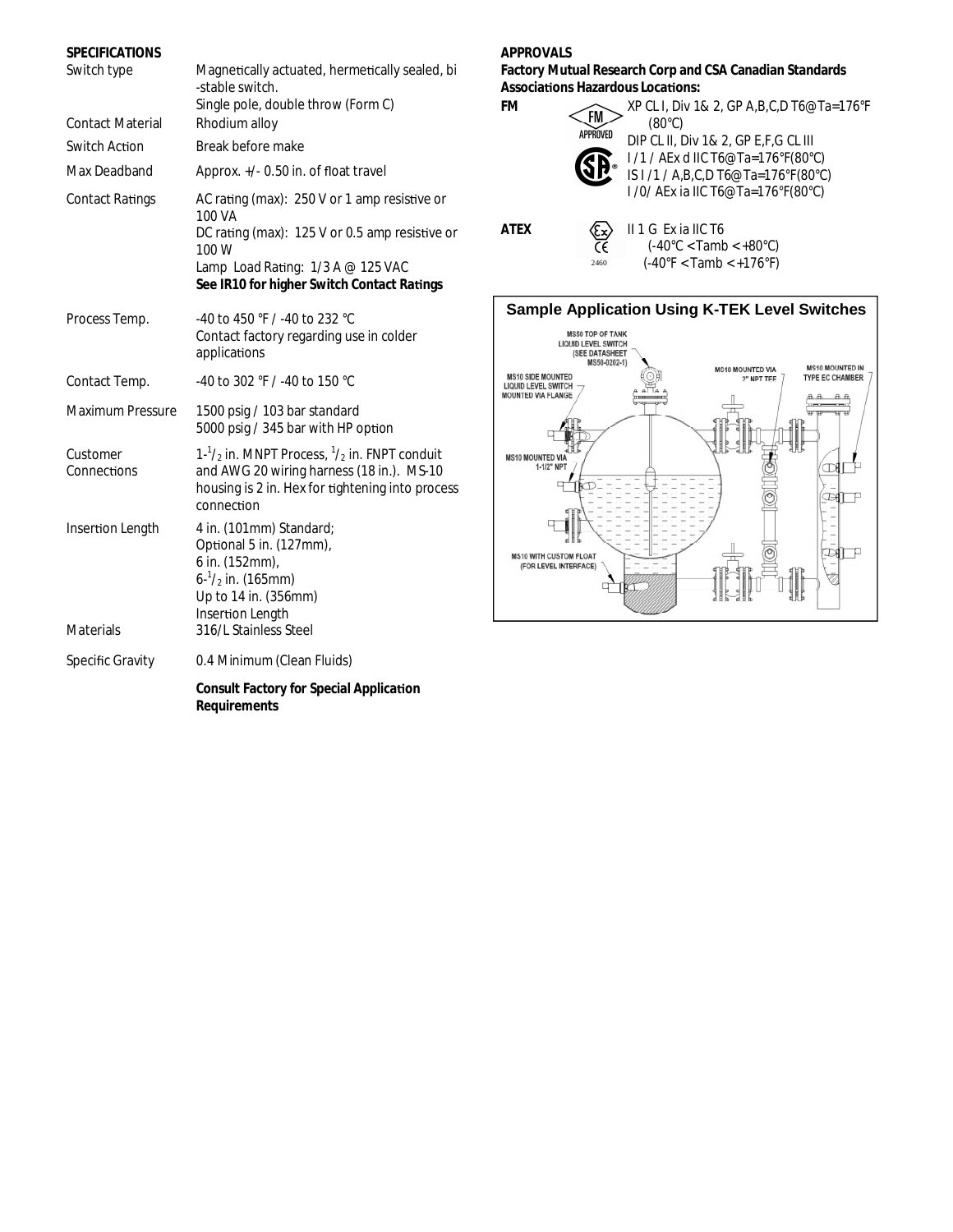

**EXT1 option (standard) EXT2 option EXT3 option**